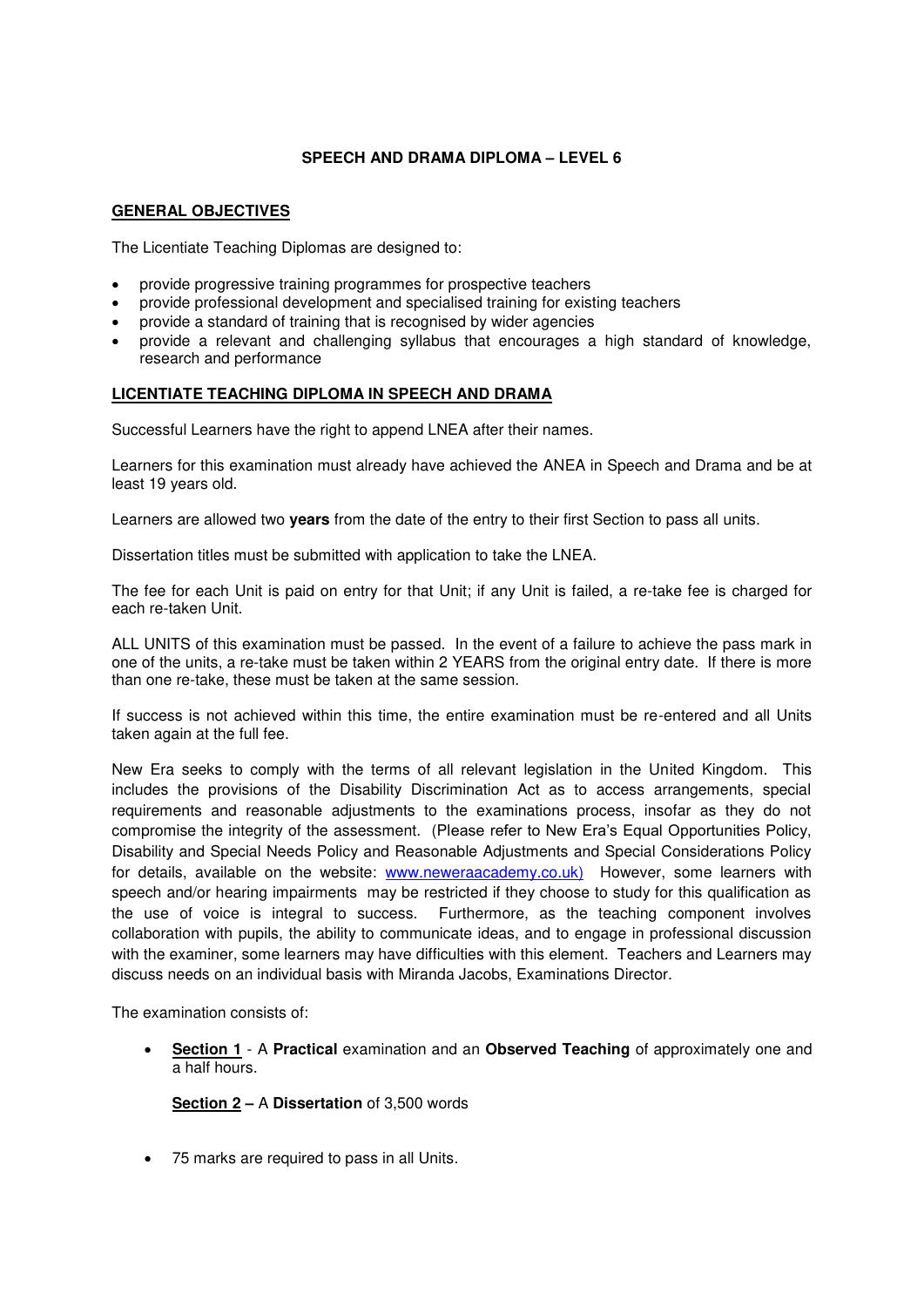Preparation:

- The Examinations Director is happy to advise Learners on any aspect of this qualification
- Learners are expected to be undertaking some Speech and Drama teaching; this can be in an assistant role
- Learners should contact the NEA Office for more information

# **LEVEL 6**

Marks awarded at this Level:

Taking into consideration technique, communication and interpretation throughout each section:

| <b>Diploma</b>     | <b>Technique, Communication and Interpretation</b> | <b>Discussion</b> |    |    |    |
|--------------------|----------------------------------------------------|-------------------|----|----|----|
| Licentiate Diploma | 20                                                 | 20                | 20 | 20 | 20 |

### **Unit 1 – The Practical**

Learners must submit copies of the four selections in the Recital Programme to the NEA office with their entry.

Material for inclusion in the Performance Recital should be drawn from the period 1560 to the present day and should reflect at least three significant periods eg Shakespearean, Victorian. It should be sufficiently complex to reflect the level of the qualification. Guidance and exemplar may be sought from Miranda Jacobs, Examinations Director.

- 1. Learners should:
	- Present a **Recital** as one continuous programme, including the titles and authors of the pieces and linking narrative of four pieces, including one each of drama, prose and poetry and one own choice on a theme of the Learner's choosing. (Time limit 4 minutes each)
- 2. Discuss with the examiner:
	- The pieces chosen for the Recital Programme and their authors;
	- The social, cultural and historical context of each selection;
	- The vocal and dramatic techniques used in the preparation of the Recital Programme, including evaluation of their effectiveness;

### **Unit 2 – The Teaching Practical**

| Diploma            | <b>Teaching and Portfolio</b> | <b>Discussion</b> |
|--------------------|-------------------------------|-------------------|
| Licentiate Diploma |                               | 30                |

1. The Learner will teach a 40 minute lesson in the examination room to at least 3 and no more than 5 students. The students will be invited by the Learner and should, ideally be his/her current students. It is expected that the students can be preparing for any level up to and including ANEA level.

The Learner may choose the content of the lesson which should have a practical focus. On entry for the LNEA, Learners must submit their detailed lesson plan and a Teaching Portfolio, including the 10 week Scheme of Work to Miranda Jacobs, Examinations Director.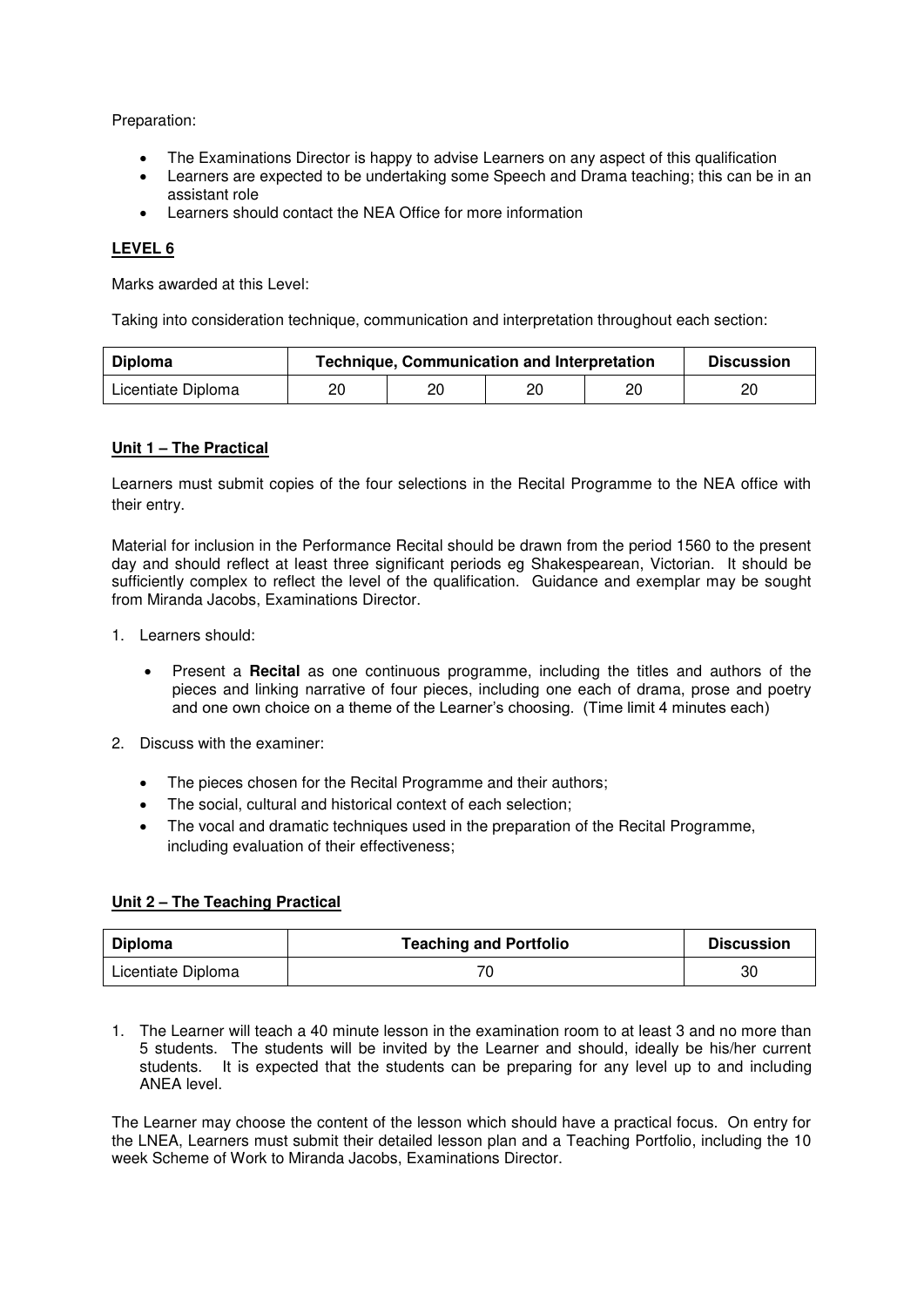- It is expected that the Learner will have taught the 10 lessons in the Scheme of Work, across 10 consecutive weeks to the same group of students and evidence of that must be submitted in the form of a **Teaching Portfolio** in which the Learner should:
- Provide a brief, written overview of the teaching context eg. school, private pupils, stage school; (max 600 words)
- Provide a brief, written overview of the pupils, including such details as age, previous and current experience of Speech and Drama and any additional learning needs, if appropriate; (max 600 words)
- Detailed lesson plans, including: aims and objectives; resources; introducing the lesson; teaching and learning activities; plenary and homework setting; (max 1 x A4 page per lesson)
- Detailed reflective analysis of each lesson, including such detail as: appropriateness of tasks matched to the learning styles of pupils; pupil engagement throughout the lesson, including any issues of behaviour management; pace and pitch of lesson; appropriateness of resources and any general summary statements; (max 1 x A4 page per reflection)

It is expected that the Learner's teacher will verify the authenticity of the Teaching Portfolio and will have provided written guidance, reflection and advice in the context of the Learner's professional development throughout the teaching of the 10 lessons.

- 2. Discuss with the Examiner
	- The Lesson Plan and Scheme of Work submitted for the Teaching Practical, including evaluation of their effectiveness in realisation. Discussion may include:
	- to what extent the lesson's learning objectives were met;
	- the teaching and learning strategies used in the lesson and how these were matched to the needs of the learners;
	- the structure and pace of the lesson;
	- any issues of classroom organisation and/or behaviour management;
	- the place of the lesson within the Scheme of Work to take account of prior learning and progression.

## **Unit 3 - LNEA Dissertation – 3500 words**

The Dissertation should have as its focus a significant aspect of the teaching and learning of any aspect of Speech and Drama, English Literature or Communication and should reflect the interest of the Learner, eg. teaching Speech and Drama to learners whose first language is not English; teaching Speech and Drama to learners with additional educational needs; teaching Speech and Drama to adult learners.

Learners should submit proposed essay titles to Miranda Jacobs, Examinations Director, for approval before commencing work.

The Dissertation should be presented in appropriate form:

- Cover Page should include the Author's full name, qualification for which it is presented, date of submission and statement of authentication from both Learner and Teacher
- Word Processed
- Times New Roman